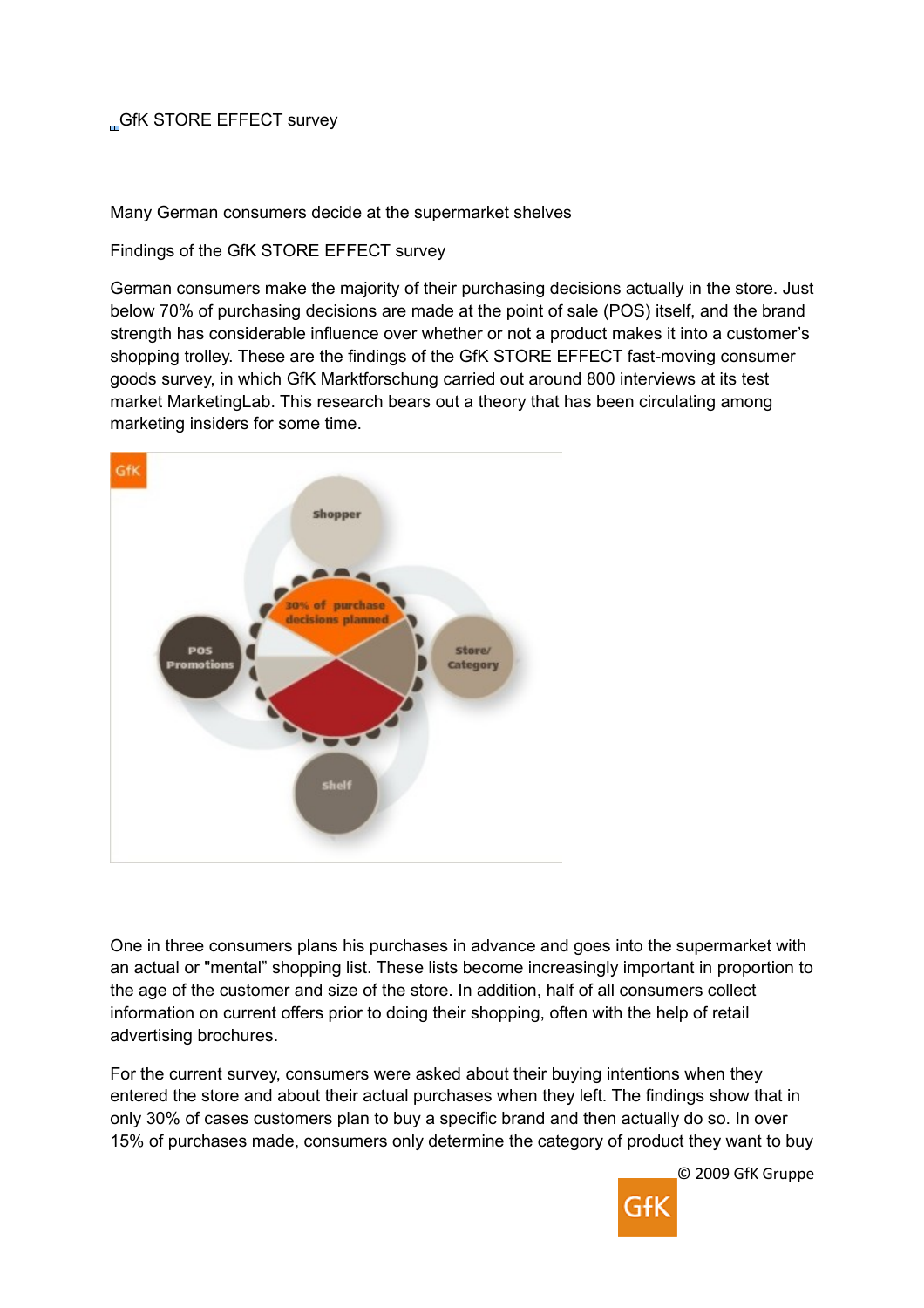in advance and then opt for a special offer once they are actually inside the store. Fewer than 10% of customers initially plan to buy a particular brand, but then change their minds once in the store and switch to a rival brand and a similar proportion ultimately don't even buy the category of product they had intended to. However, by far the largest group are spontaneous purchases: almost 40% of purchases are not planned in advance, and the decision is made on impulse inside the store.

A strong brand makes a product more likely to find its way onto the shopping list

Whether or not consumers actually follow through on their intentions to buy a particular product depends a great deal on brand strength, that is, the emotional value added that brand products have in contrast to no-name products. Six out of every ten planned purchases are made because of an established brand preference and in these cases, customers know exactly which brands they want to buy.

The number of planned purchases therefore increases with brand preferences. For consumers who already know that they want to buy a particular brand when they enter the store, the number of planned purchases is almost twice as high as in the overall sample. The number also rises if the brand they plan to purchase is generally regarded as a particularly attractive, and consequently strong, brand.

Brand is also very important for impulse purchases

The impact of brand strength is also apparent when comparing individual product categories and those which include some strong brands account for a higher than average share of planned purchases.

Exceptions to this are product categories that primarily target spontaneous purchasers. In such cases, along with brand strength, the physical presence of a product in-store is the main factor influencing sales. For example, customers are certainly affected by brands when choosing from a variety of chocolate bars on offer, but the actual impulse to buy is triggered by the conspicuous placing of the product in the store. In contrast to chocolate tablets, where customers place a high value on the brand and often decide on the brand they wish to purchase before entering the store, chocolate bars, in particular, attract impulse buyers.

## The survey

GfK Marktforschung is expanding its Shopper Research segment with the GfK STORE EFFECT survey, which it carried out in the GfK MarketingLab, its extended test market in Germany's Anterior Palatinate region. The GfK MarketingLab test market includes both the GfK BEHAVIORSCAN representative household panel and the GfK RETAILSCAN retail panel. It gives clients the ability to test the effects of their TV advertising or any price changes they might be planning to make under realistic conditions.

The survey investigated almost 30 product categories of fast-moving consumer goods, looking at how many brand purchases were already planned on entering the store and which brand decisions were made at the PoS.

Further information